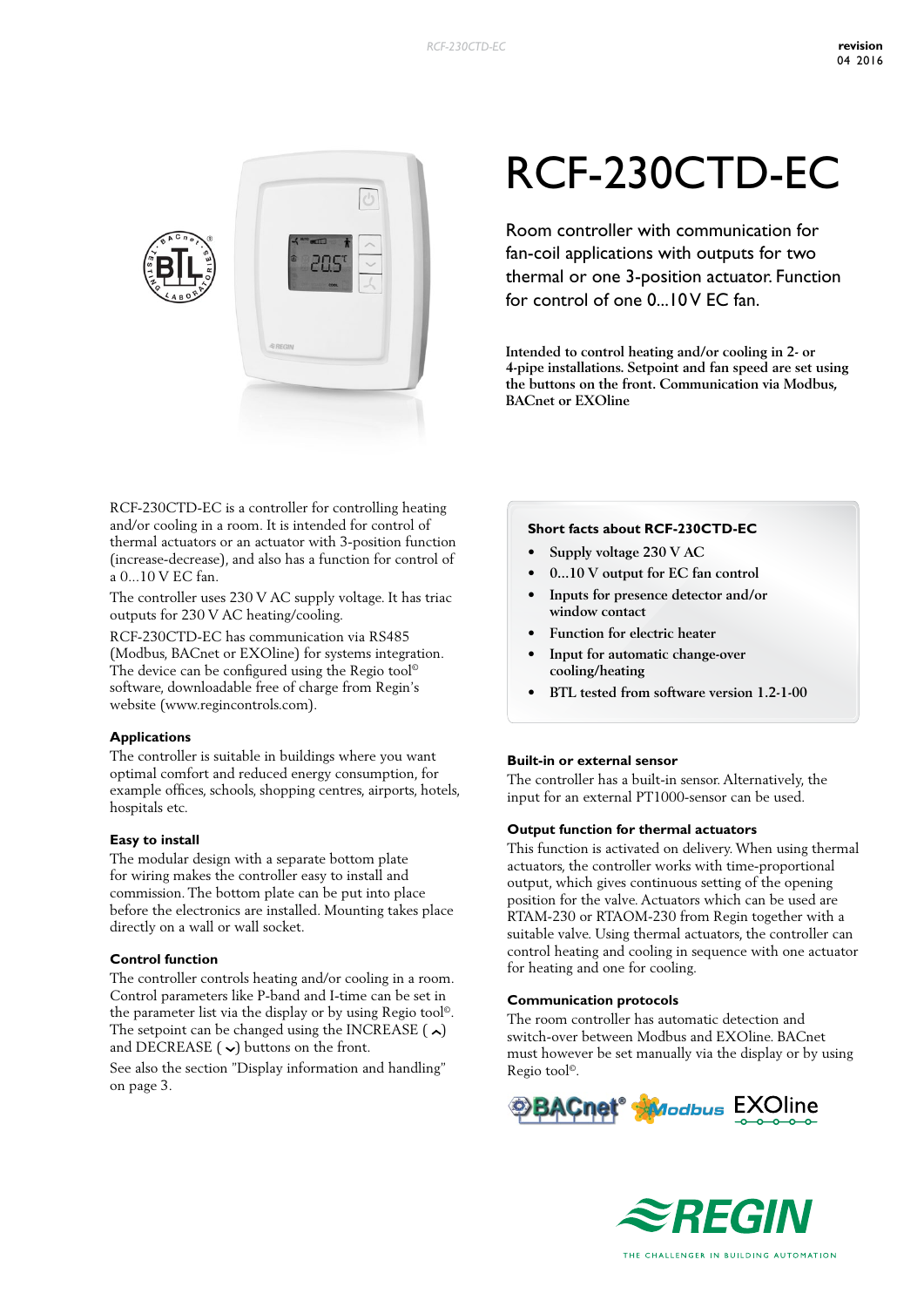#### **Output function for 3-position actuators**

This function can be configured to be used instead of the above factory setting via the display or by using Regio tool© When using an actuator with 3-position function, RCF-230TD will control it using an increase-decrease signal, in order to achieve continuous opening of the valve that varies with the temperature requirement. For optimal function, the correct running time for the actuator should be set in the controller (factory setting = 120 s). An actuator with 3-position function can only be used in 2-pipe systems or when only controlling a cooling or a heating valve.

#### **Function for control of electric heater**

RCF-230CTD-EC has a function for pulse/pause control of electric heaters, similar in operation to control of a thermal actuator. When using an electric heater, the fan will run for an additional 2 minutes after the heater has been shut down in order to cool the heater.

When an electric heater is used, an external unit (such as PULSER-ADD or a solid state relay) must be connected between RCF-230CTD-EC and the heater.

NOTE: RCF-230CTD-EC has no indication capable of showing if the fan breaks or if the heater should overheat. This requires all connections to be made externally. An overheating protection or similar can be used to cut the supply voltage.

#### **2- and 4-pipe installations**

In 2-pipe installations, the same water system is used for heating as for cooling. Chilled water circulates through the system during summer and heated water during winter

When RCF-230CTD-EC is configured for a 2-pipe system, output DO4 is used for controlling heating or cooling (depending on the season (fluid temperature)) via an actuator, a valve or similar (change-over function). When using an actuator with 3-position function, it is connected to DO4 and DO5 for increase-decrease function.



In 4-pipe installations, there are two separate water systems for heating and cooling with separate valves. The controller uses two outputs for control of heating and cooling in sequence with two thermal actuators.



#### **Automatic cooling/heating change-over**

RCF-230CTD-EC has an input for change-over which is used when the controller is configured for 2-pipe installations. It sets output DO4 to operate with heating or cooling function depending on the fluid temperature (season).

The change-over input can be connected to a potential-free relay contact or a PT1000-sensor.

The input function for the relay contact can be set to normally open (NO) or normally closed (NC). If the change-over input is not used, we recommend that it is left disconnected and set to NO (factory setting).

When using a sensor, it must be mounted so that it can measure the temperature on the supply pipe to the coil. To ensure satisfactory function, the system must also have continuous primary circuit circulation. Using a sensor, the output function is set to heating when the fluid temperature exceeds 28°C and to cooling when the temperature falls below 16°C.

At heating function "HEAT" is shown in the display and at cooling function "COOL" is shown.

When using an electric heater while change-over is set to heating, RCF-230CTD-EC will work using the sequence heating/heating, where DO5 will be activated first.

If no change-over sensor is connected, the controller will work using the sequence heating/heating. If wishing to add cooling to the sequence, the mode must be changed manually.

#### **Occupancy detection for saving energy**

By connecting an occupancy detector or a keycard switch (in hotels) to a digital input, you can alternate between Comfort and Economy mode. This way, the temperature is controlled from requirement, making it possible to save energy while maintaining the temperature at a comfortable level.

Using occupancy detection, you can delay activation and/ or inactivation of Comfort mode to avoid switching mode if someone temporarily enters or leaves the room.

A window contact can be connected to either digital input 1 or universal input 1. The window contact will set the controller to "Off" mode if a window is opened, thereby minimising energy consumption.

#### **Operating modes**

There are four different operating modes, Comfort, Economy (Standby), Off and Window. Switching between these modes is performed locally or via the SCADA system.

**Comfort:**  $\bigstar$  is shown in the display and the room is in use. The temperature is held at the comfort level with a deadband (DB) between activation of heating and cooling.

**Economy (Standby):** "Standby" is shown in the display. The room is in an energy saving mode and is not used at the moment. This can for example be during nights, weekends, evenings etc. or during daytime when there is no one in the room. The controller is prepared to change operating mode to Comfort if someone enters the room. Heating and cooling have freely adjustable setpoints.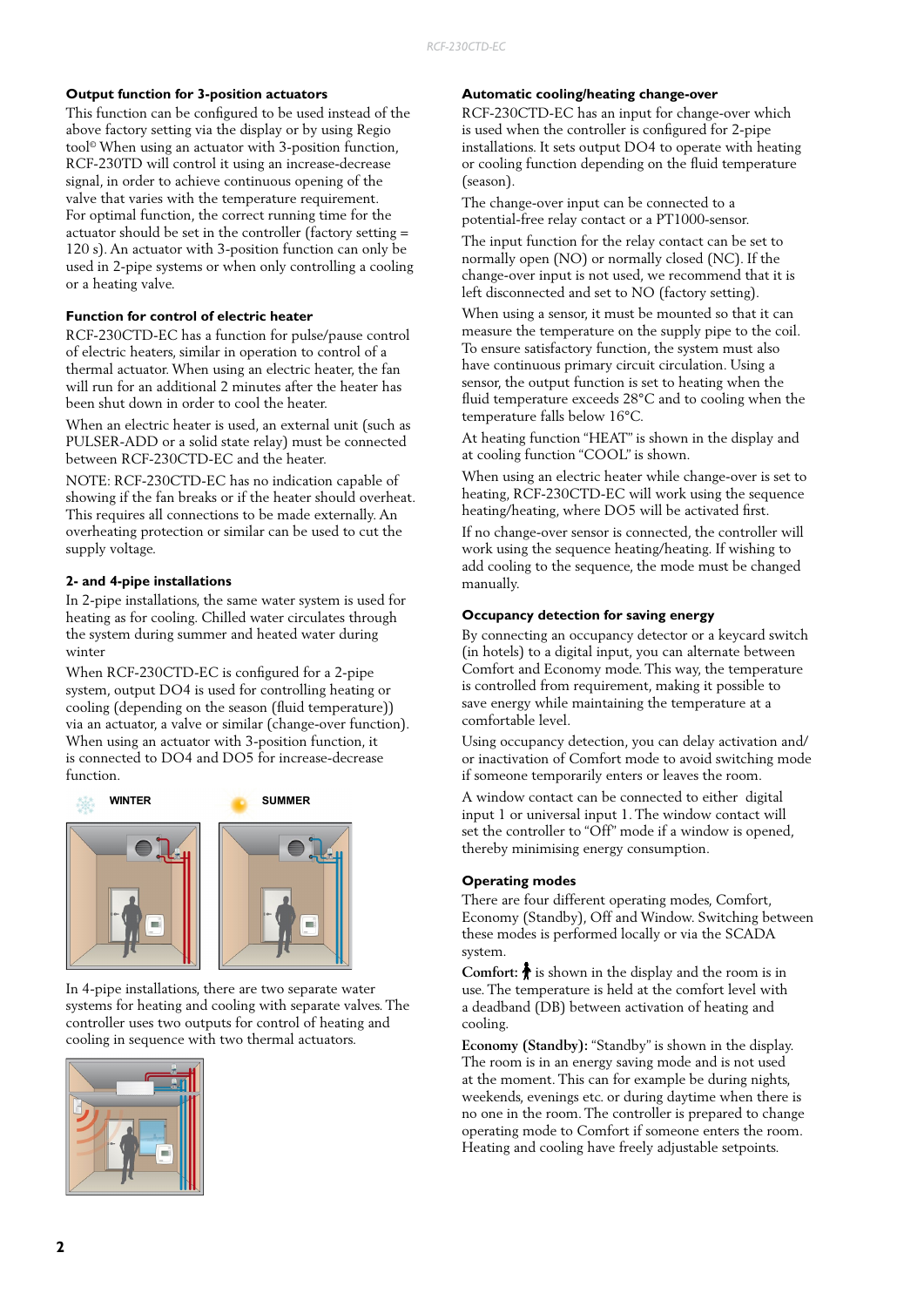**Off:** "Off" is shown in the display and the backlight is switched off. The controller neither heats or cools and the fan stops (except if mould protection has been selected or cooling of the electric heater is active, in which case the fan will keep running). Off mode is selected by pressing the On/Off button.

 $Window:$  $\Box$  is shown in the display and the controller is in off mode, neither heating or cooling and the fan stops (except if mould protection has been selected or cooling of the electric heater is active, in which case the fan will keep running).

#### **Fan speed control**

The fan is controlled 0...10 V from output AO1.

The current fan speed is shown in the display and can be set manually to Low $\rightarrow$ Medium $\rightarrow$ High $\rightarrow$ Auto by pressing the fan button. In Auto mode, fan speed is controlled by the controller output.

When there is no heating or cooling demand in the Auto position, the fan will run at its lowest setting. This function can be changed to make the fan stop when there is no heating or cooling demand. The fan is also deactivated when in modes Off and Window. However, it will continue to run if mould protection has been configured.

If the fan has been configured to not be affected by controller output, the "AUTO" option will not be shown when pressing the fan button.

#### **Mould protection**

When this function has been configured, the fan will run at a minimum of the lowest speed setting, circulating air in the room so as to minimise the risk of mould growth in the fan-coil unit. The function is deactivated on delivery.

#### **Automatic valve exercise**

To ensure proper functionality, the controller has a function for valve exercise, even during periods when they are not in use. At regular intervals the output is overridden to close for a moment in order to open and close the valves. The exercise interval can be set individually for heating and cooling. The exercise function can also be inactivated if desired.

# Display information and handling

The display has the following indications:



The display is handled using the buttons on the controller:



#### **On/Off button**

By pressing the On/Off button, RCF-230CTD-EC will switch between Off mode and Comfort/Economy mode.

#### **Setpoint buttons**

The INCREASE and DECREASE buttons are used to change the setpoint value. The basic setpoint can be changed within adjustable min./max. limits.

#### **Fan button**

By pressing the fan button, the fan speed is set to to Low, Medium, High or Auto.

#### **Blocking**

The buttons of the controller, the configuration menu and the manual fan control can all be blocked in order to prevent settings from being changed by unauthorized individuals.

#### **Configuration**

The factory settings can be changed by using the display and buttons on the controller, or alternatively by using Regio tool©.

The parameter values are changed with the INCREASE and DECREASE buttons and changes confirmed with the On/Off button.

The parameter list can be found in the instruction for RCF-230CTD-EC and in the manual for RCF.

#### **Display configuration**

The desired contents of the display can be configured via the parameter list. There are four alternatives:

- 1. The actual value is normally shown. The setpoint is shown when it is changed using the INCREASE and DECREASE buttons.
- 2. The actual value is normally shown. The setpoint displacement is shown when it is changed using the INCREASE and DECREASE buttons.
- 3. The setpoint value is shown (factory setting).
- 4. The setpoint adjustment is shown.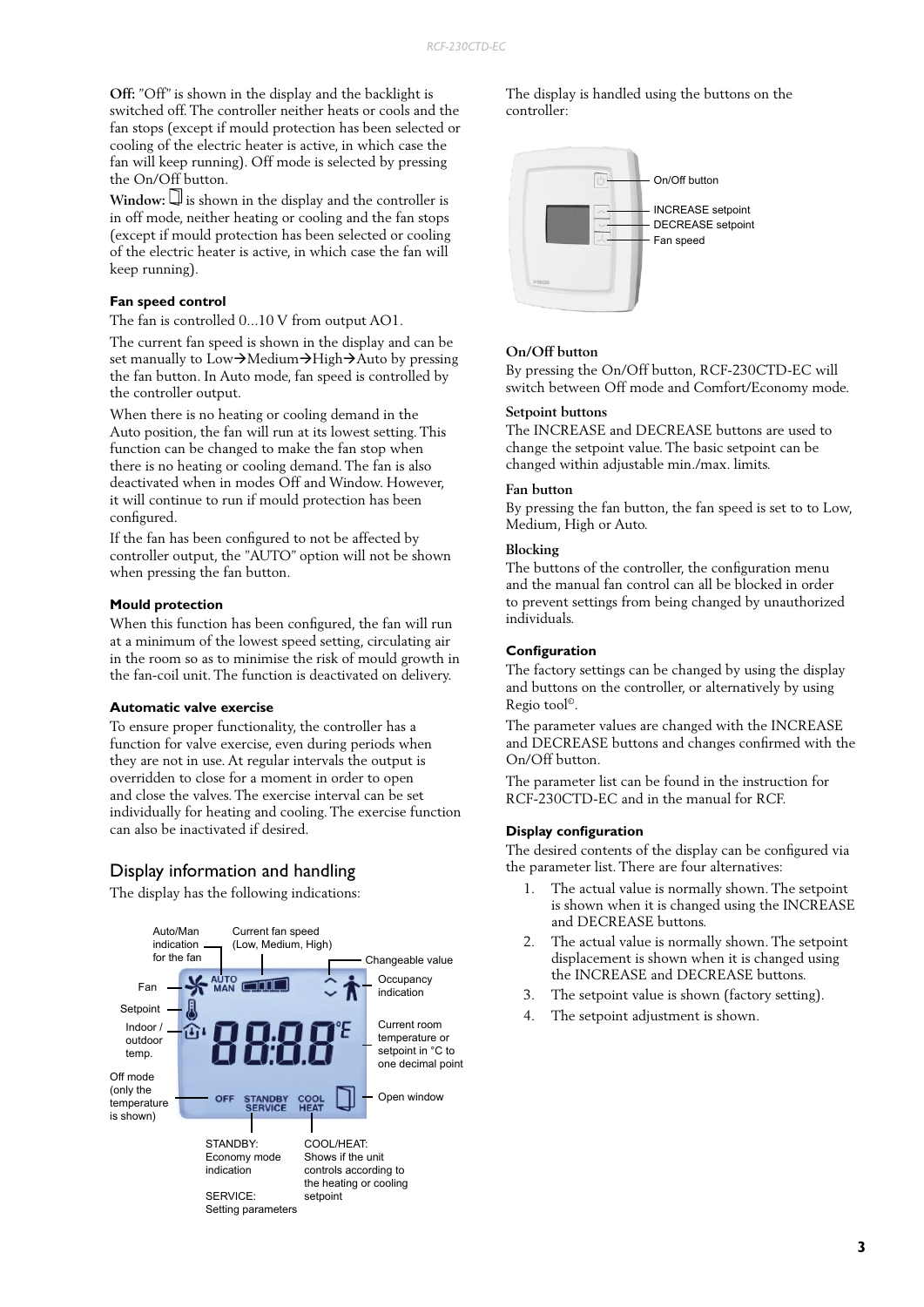# Control principles

#### **Control principle at cooling function, 2-pipe installations**

During control of cooling, the output starts to increase when the temperature has exceeded the setpoint value.



#### **Control principle for heating function, 2-pipe installations**

During control of heating, the output starts to increase when the temperature has fallen below the setpoint value.



#### **Control principle in 4-pipe installations**

In order to minimise energy consumption at Comfort mode, neither heating nor cooling is used when the temperature lies within the deadband. The heating output is activated when the temperature has fallen below the set value for the deadband. The cooling output is activated when the temperature has exceeded the set value for the deadband. The deadband is divided into two equal parts with one part below and one part above the setpoint. See the figure below.



The above figure of the control principle show the corresponding requirement of the controller function. This requirement is recalculated by the controller to a value for the actuator output, depending on the selected output function.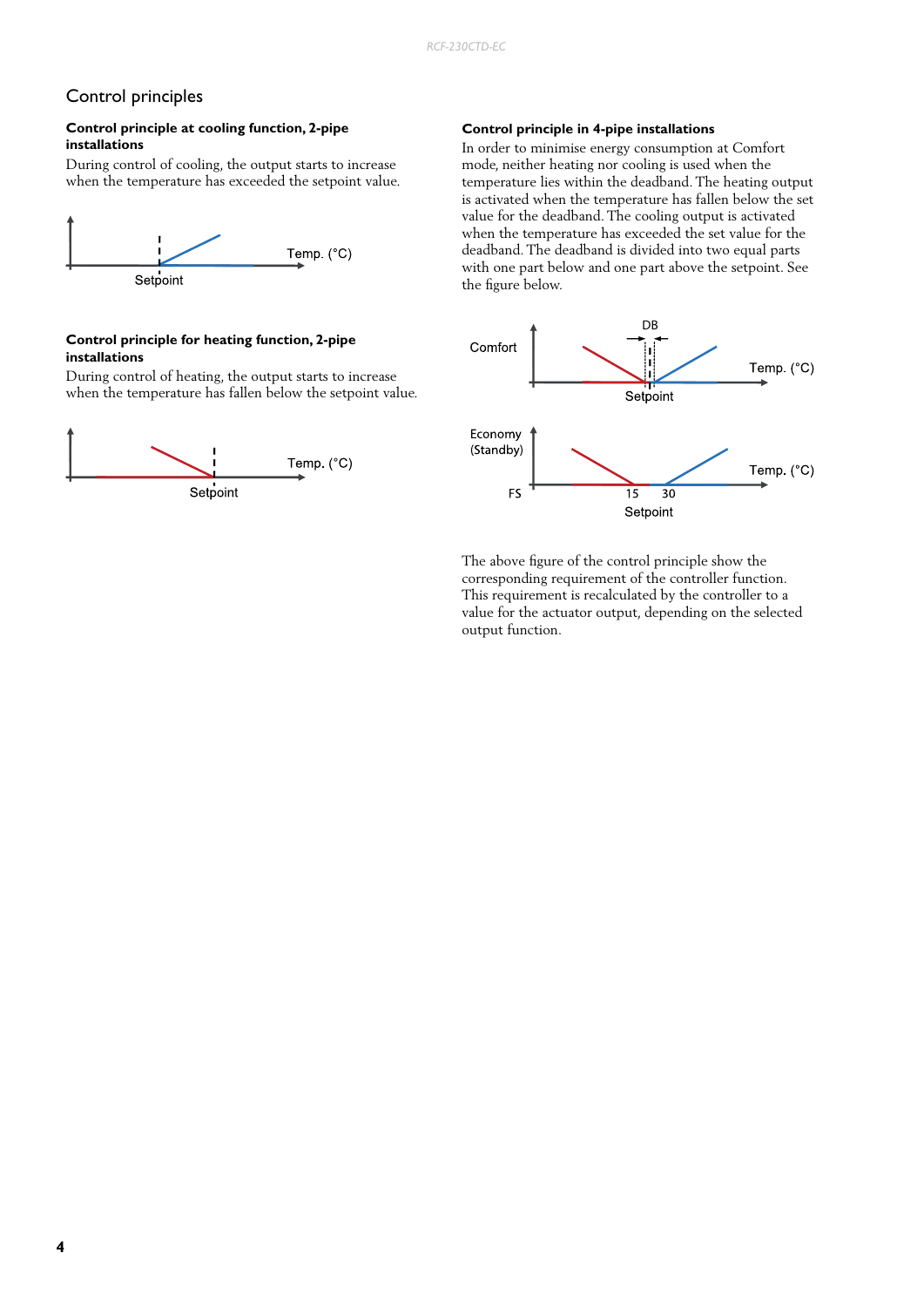# Technical data

# **Inputs**

| pass                         |                                                                                       |
|------------------------------|---------------------------------------------------------------------------------------|
| External sensor. AI1         | PT1000-sensor. Suitable sensors are TG-R5/PT1000, TG-UH/PT1000,                       |
|                              | TG-A1/PT1000 and TG-K3-PT1000 from Regin.                                             |
| UH                           | Change-over, potential-free contact or PT1000-sensor. Suitable sensor is TG-A1/PT1000 |
|                              | from Regin or window contact.                                                         |
| Presence/window contact, DI1 | Potential free contact. A suitable occupancy detector is IR24-P from Regin.           |

## **Outputs**

Fan control, AO1 0...10 V output

#### **Settings**

|                                                                  | Possible settings                                     | <b>Factory setting (FS)</b> |  |
|------------------------------------------------------------------|-------------------------------------------------------|-----------------------------|--|
| Basic setpoint                                                   | 550°C (0100°C with Regio tool <sup>®</sup> )          | $22^{\circ}$ C              |  |
| Internal sensor calibration                                      | $-1010K$                                              |                             |  |
| External sensor calibration                                      | $-1010K$                                              | 0K                          |  |
| P band                                                           | $1300^{\circ}C$                                       | $10^{\circ}$ C              |  |
| I-time                                                           | 01000 s                                               | 300 s                       |  |
| DB, deadband at Comfort                                          | 0.110K                                                |                             |  |
| Installation type<br>2- or 4-pipe or electric heating            |                                                       | 2-pipe                      |  |
| Normally open (NO) or normally closed (NC)<br>Input DI1          |                                                       | NO.                         |  |
| NO or NC, when used as a relay contact input<br>Input UI1<br>NO. |                                                       |                             |  |
| Output DO4                                                       | NO or NC                                              | NC.                         |  |
| Output DO5                                                       | NO or NC                                              | NC.                         |  |
| Valve exercise                                                   | Individually settable for heating and cooling outputs | 23 hours interval           |  |
|                                                                  |                                                       |                             |  |

| эцрргу уонаде               | $230$ V AC $\pm 10$ %, $30/00$ Hz                                                                                                                                                                                                                                                                                                             |
|-----------------------------|-----------------------------------------------------------------------------------------------------------------------------------------------------------------------------------------------------------------------------------------------------------------------------------------------------------------------------------------------|
| Power consumption           | 3 W, class II construction                                                                                                                                                                                                                                                                                                                    |
| Ambient temperature         | $050^{\circ}$ C                                                                                                                                                                                                                                                                                                                               |
| Storage temperature         | $-20+70$ °C                                                                                                                                                                                                                                                                                                                                   |
| Ambient humidity            | Max. 90 % RH                                                                                                                                                                                                                                                                                                                                  |
| Protection class            | IP20                                                                                                                                                                                                                                                                                                                                          |
| Communication               | RS485 (Modbus or EXOline with automatic detection/switching), or BACnet                                                                                                                                                                                                                                                                       |
| Modbus                      | 8 bits, 1 or 2 stop bits. Odd, even (FS) or no parity.                                                                                                                                                                                                                                                                                        |
| BACnet                      | MS/TP slave and master                                                                                                                                                                                                                                                                                                                        |
| Communication speed         | 9600, 19200, 38400 bps (EXOline, Modbus and BACnet) or 76800 bps (BACnet only)                                                                                                                                                                                                                                                                |
| Pollution degree            | 2                                                                                                                                                                                                                                                                                                                                             |
| Overvoltage category        | 3                                                                                                                                                                                                                                                                                                                                             |
| Display                     | LCD with backlight                                                                                                                                                                                                                                                                                                                            |
| Built-in temperature sensor | NTC type, measuring range 050°C                                                                                                                                                                                                                                                                                                               |
| Terminal blocks             | Lift type for max. cable area 2.1 mm <sup>2</sup>                                                                                                                                                                                                                                                                                             |
| Material, casing            | Polycarbonate, PC                                                                                                                                                                                                                                                                                                                             |
| Colour                      |                                                                                                                                                                                                                                                                                                                                               |
| Cover                       | Polar white RAL9010                                                                                                                                                                                                                                                                                                                           |
| Bottom plate                | Light grey                                                                                                                                                                                                                                                                                                                                    |
| Mounting                    | Indoor, wall mounting, fits on a standard wall socket                                                                                                                                                                                                                                                                                         |
| Dimensions (HxWxD)          | $120 \times 102 \times 29$ mm                                                                                                                                                                                                                                                                                                                 |
| Weight                      | $0.18 \text{ kg}$                                                                                                                                                                                                                                                                                                                             |
| C€                          | LVD, Low Voltage Directive / EMC emissions & immunity standards: This product<br>conforms to the EMC and LVD requirements in the European harmonised standards<br>EN 60730-1:2000 and EN 60730-2-9:2002. It carries the CE mark.<br>RoHS: This product conforms to the Directive 2011/65/EU of the European Parliament<br>and of the Council. |
|                             |                                                                                                                                                                                                                                                                                                                                               |

|     | PT1000-sensor. Suitable sensors are TG-R5/PT1000, TG-UH/PT1000,<br>TG-A1/PT1000 and TG-K3-PT1000 from Regin. |
|-----|--------------------------------------------------------------------------------------------------------------|
|     | Change-over, potential-free contact or PT1000-sensor. Suitable sensor is TG-A1/PT1000                        |
| DI1 | from Regin or window contact.<br>Potential free contact. A suitable occupancy detector is IR24-P from Regin. |
|     |                                                                                                              |

Actuator, DO4, DO5 2 outputs, 230 V AC, max. 300 mA (3 A initially)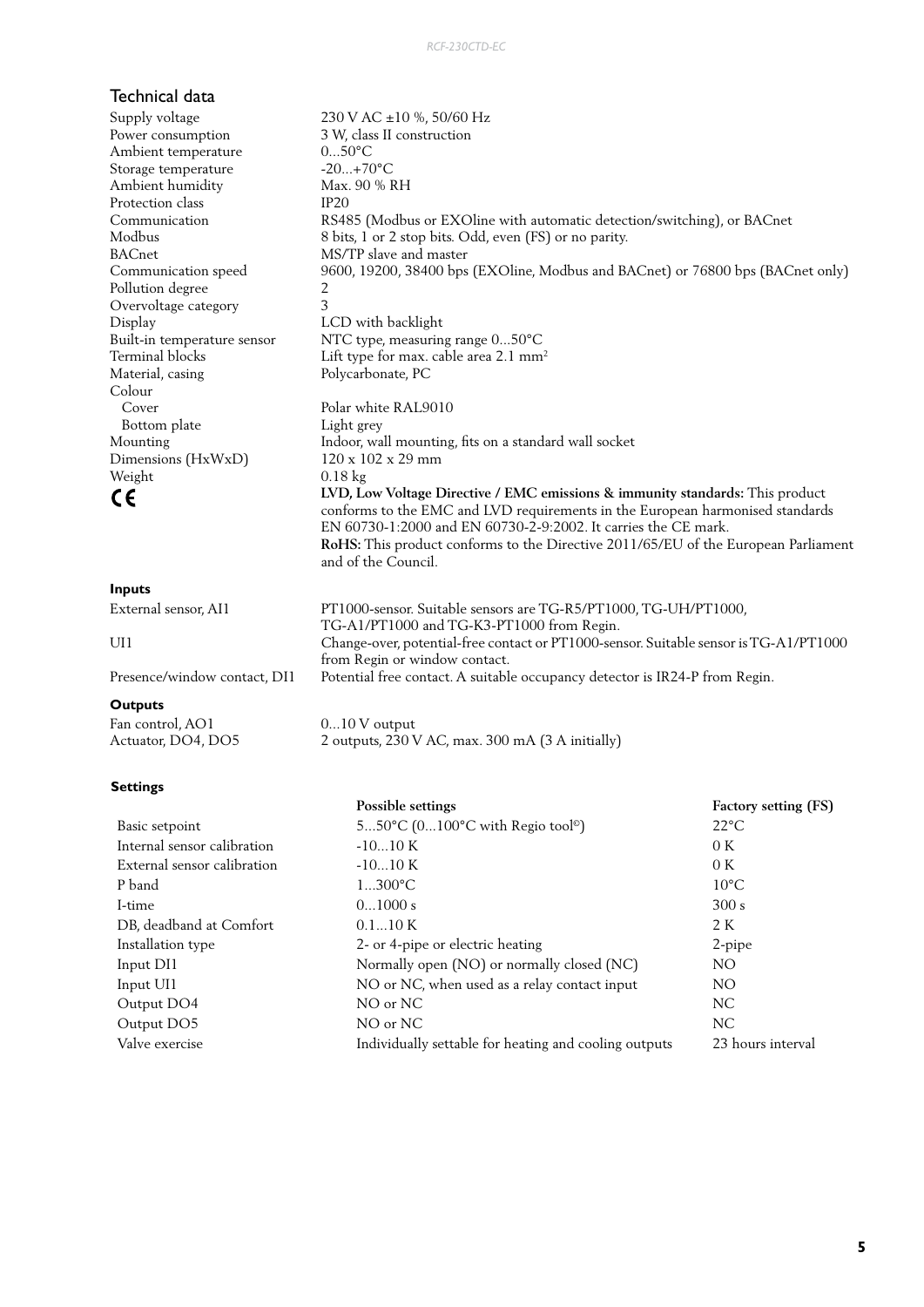# Wiring

| 10        | L               | 230 V AC L                                                                                                  | Supply voltage                                                                                                              |
|-----------|-----------------|-------------------------------------------------------------------------------------------------------------|-----------------------------------------------------------------------------------------------------------------------------|
| 11        |                 | Not connected                                                                                               |                                                                                                                             |
| 12        | N               | 230 V AC N                                                                                                  | Supply voltage (internally connected to terminal 13)                                                                        |
| 13        | N               | Fan-coil common / 230 V AC N                                                                                | Common fan-coil connector (internally connected to terminal 12)                                                             |
| $20 - 22$ |                 | Not connected                                                                                               |                                                                                                                             |
| 30        |                 | Not connected                                                                                               |                                                                                                                             |
| 31        | DO4             | Digital output 4 for heating/cooling or<br>opening with 3-point actuator                                    | Digital output. 230 V AC, max. 300 mA (3 A initially).                                                                      |
| 32        | CDO45           | Common DO4 & 5                                                                                              | Common connection for digital outputs 4 and 5                                                                               |
| 33        | DO <sub>5</sub> | Digital output 5 for cooling (or heating<br>when using alectric heater) or closing<br>with 3-point actuator | Digital output. 230 V AC, max. 300 mA (3 A initially).                                                                      |
| 40        | DI              | Digital input                                                                                               | Floating (potential-free) window contact or occupancy contact.<br>Configurable for NO/NC.                                   |
| 41        | Agnd            | Analogue ground                                                                                             |                                                                                                                             |
| 42        | AI              | Analogue input                                                                                              | PT1000, external room sensor or supply sensor                                                                               |
| 43        | UI              | Universal input                                                                                             | Change-over input, floating (potential-free) switch (configurable for NO/<br>NC) or PT1000, alternatively a window contact. |
| 44        | Agnd            | Analogue ground                                                                                             |                                                                                                                             |
| 50        | Agnd            | Analogue ground                                                                                             |                                                                                                                             |
| 51        | AO1             | Control signal for EC fan                                                                                   |                                                                                                                             |
| 52        |                 | Not connected                                                                                               |                                                                                                                             |
| 53        | A               | RS485-communication A                                                                                       |                                                                                                                             |
|           |                 |                                                                                                             |                                                                                                                             |

\*The sum of the current through DO1-DO3 is protected by a fuse



*Wiring diagram for connection of EC fan to RCF-230CTD-EC Wiring diagram for 3-position actuators*